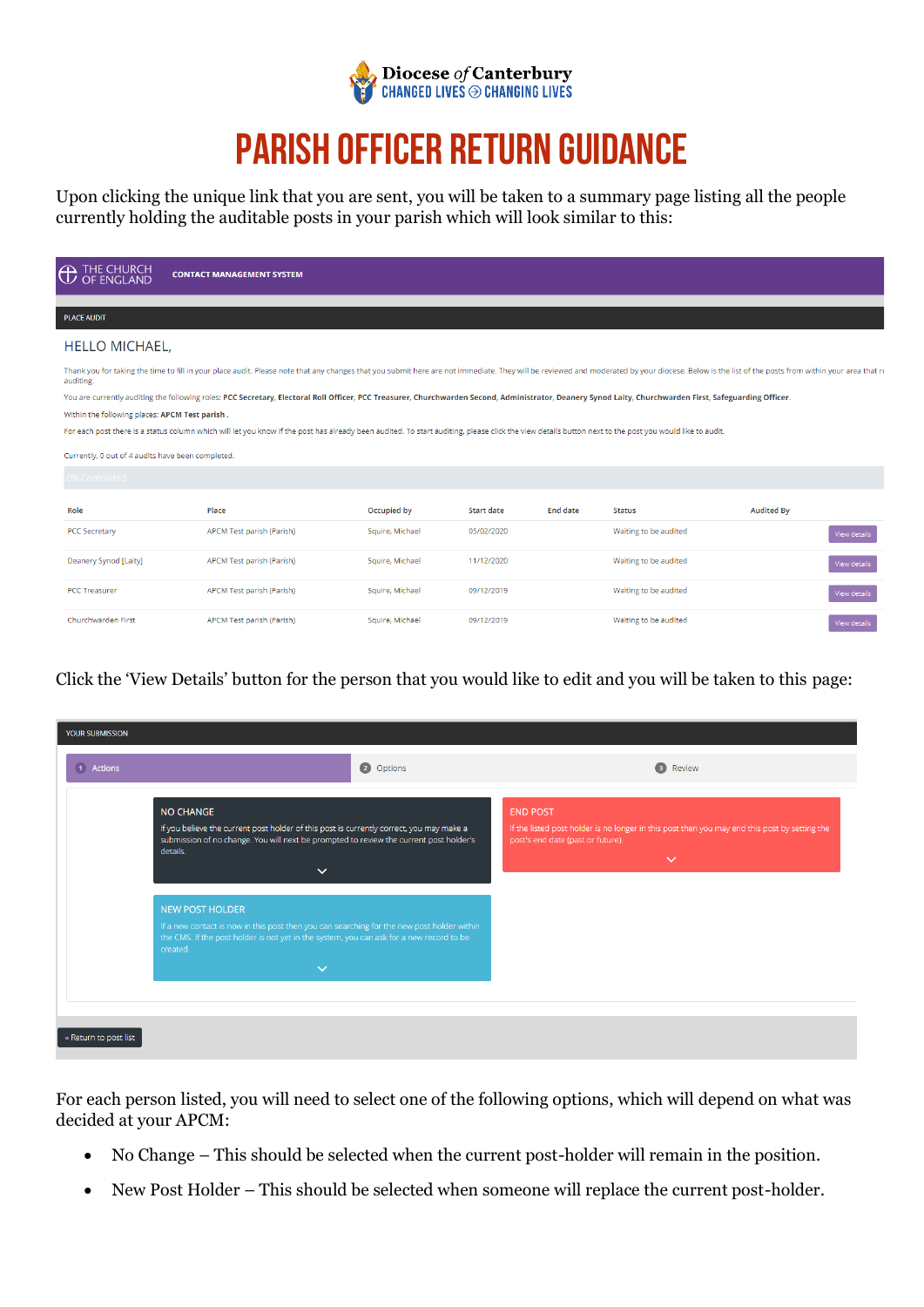• End Post – This should be selected when someone is retiring/standing-down but where there was no-one able to replace them in that role (you can create a vacant 'place-holder' post through this option).

### **No Change**

If the post-holder will remain the same click 'No Change' and you will be taken to this page to review the details:

| YOUR SUBMISSION |                                    |                                                                                                                                                                                  |          |
|-----------------|------------------------------------|----------------------------------------------------------------------------------------------------------------------------------------------------------------------------------|----------|
| 1 Actions       |                                    | 2 Options                                                                                                                                                                        | 3 Review |
|                 | <b>CURRENT POST HOLDER DETAILS</b> |                                                                                                                                                                                  |          |
|                 | <b>Contact Name</b>                | Michael Squire                                                                                                                                                                   |          |
|                 | <b>Primary Address</b>             | 211 New Church Road,<br>BN34ED                                                                                                                                                   |          |
|                 | Secondary Address                  |                                                                                                                                                                                  |          |
|                 | Telephone                          | 希 01273 421021 ●<br>$\binom{6}{10}$ 01273 421021                                                                                                                                 |          |
|                 | <b>Email Address</b>               | michael.squire@chichester.anglican.org                                                                                                                                           |          |
|                 | ARE THESE DETAILS INCORRECT?       |                                                                                                                                                                                  |          |
|                 |                                    | □ If these contact details are incorrect and you would like to submit some alternative details, please check this box and provide new details in the<br>appropriate boxes above. |          |
|                 |                                    | Continue to Review »                                                                                                                                                             |          |

If the personal details are incorrect (perhaps if the person has moved or changed their email address or phone number) click the tick-box in the 'Are these details incorrect?' section and it will open up each line for you to type in new contact details.

Once you have entered the new details, or if the details were already correct, click the blue 'Continue to Review' button and you will be taken to the concluding page. If you have made a mistake, click 'reset audit' but if you are happy with the changes click 'Submit your audit for this post':

| <b>CO</b> THE CHURCH   | <b>CONTACT MANAGEMENT SYSTEM</b>                                                                                                                                                                                                                |                                 |                   |                 |
|------------------------|-------------------------------------------------------------------------------------------------------------------------------------------------------------------------------------------------------------------------------------------------|---------------------------------|-------------------|-----------------|
| Role                   | Place                                                                                                                                                                                                                                           | Occupied by                     | <b>Start date</b> | <b>End date</b> |
| <b>PCC Secretary</b>   | APCM Test parish (Parish)                                                                                                                                                                                                                       | Squire, Michael                 | 05/02/2020        |                 |
| <b>YOUR SUBMISSION</b> |                                                                                                                                                                                                                                                 |                                 |                   |                 |
| <b>1</b> Actions       | 2 Options                                                                                                                                                                                                                                       |                                 | 3 Review          |                 |
|                        | Thank you for taking the time to audit this post. You have chosen the no change action.                                                                                                                                                         |                                 |                   |                 |
|                        | Please review your your decisions before submitting the audit for this post. Once submitted the audit will be moderated before any information is updated. If you would like to start this audit again,<br>please click the reset audit button. |                                 |                   |                 |
|                        | . You are confirming that the post information is currently correct and no changes are required.                                                                                                                                                |                                 |                   |                 |
|                        | . You haven't provided any notes/amendments regarding the current post holder.                                                                                                                                                                  |                                 |                   |                 |
|                        | Reset audit                                                                                                                                                                                                                                     | Submit your audit for this post |                   |                 |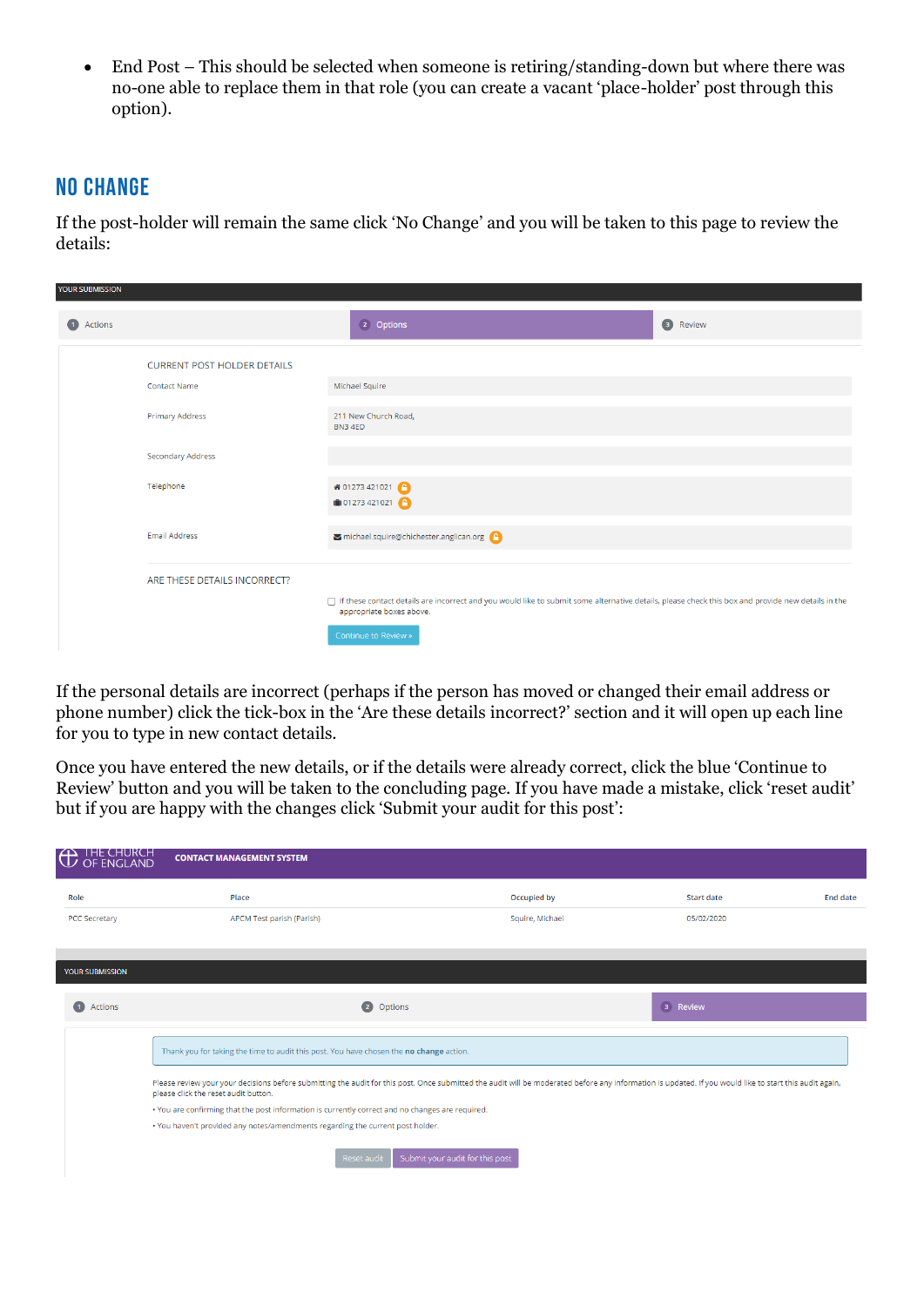You will now be taken back to the overall summary page, but your overall progress will be updated and the post that you just audited will now appear 'greyed-out' which means that nothing more can be done to that role.

# **New Post Holder**

If a new person was elected or chosen to replace the currently listed post-holder then you should select 'New Post Holder' which will take you to a screen which looks like this:

| <b>POST DETAILS</b>          |                                                                                                                                                      |                 |                   |          |
|------------------------------|------------------------------------------------------------------------------------------------------------------------------------------------------|-----------------|-------------------|----------|
| Role                         | Place                                                                                                                                                | Occupied by     | <b>Start date</b> | End date |
| Churchwarden First           | APCM Test parish (Parish)                                                                                                                            | Squire, Michael | 09/12/2019        |          |
|                              |                                                                                                                                                      |                 |                   |          |
| <b>YOUR SUBMISSION</b>       |                                                                                                                                                      |                 |                   |          |
| <b>1</b> Actions             | 2 Options                                                                                                                                            |                 | <b>B</b> Review   |          |
| SEARCH FOR A NEW POST HOLDER |                                                                                                                                                      |                 |                   |          |
|                              | Please fill in the following information regarding the new post holder. Then click the search button to see if they already exist within our system. |                 |                   |          |
| Forename(s) *                |                                                                                                                                                      |                 |                   |          |
| Surname*                     |                                                                                                                                                      |                 |                   |          |
| Email address *              |                                                                                                                                                      |                 |                   |          |
|                              | Search for an existing contact »                                                                                                                     |                 |                   |          |
|                              |                                                                                                                                                      |                 |                   |          |

On many occasions the new post-holder might already have a diocesan database profile and in order to prevent duplicates being created you are asked to enter the name and email address of the new post-holder so the database can check for an old profile:

| Anna | <b>Ouick</b> | Anna | anna.quick@chichester.anglican.org | Select this contact » |
|------|--------------|------|------------------------------------|-----------------------|

This will take you to a list of names, if there are many potential matches, click 'show more' to continue reviewing the list. The option that the database believes is the correct match will be highlighted as you see in the above example. If the person that you are attempting to add as the new post holder appears in this list, click the 'select this contact' button. If not, click the 'Request a new contact is created' located towards the bottom right of the screen.

You will now be taken to a screen to review your selection and to set a succession date (usually the date of your APCM). If the previous post holder has died, and that is why the post was vacated, you have the chance to tick the box to let us know that this is the case (and the profile of the recently deceased person will be deactivated on the database). Click continue to review once you are happy with the information or back to previous step if you think you have made a mistake: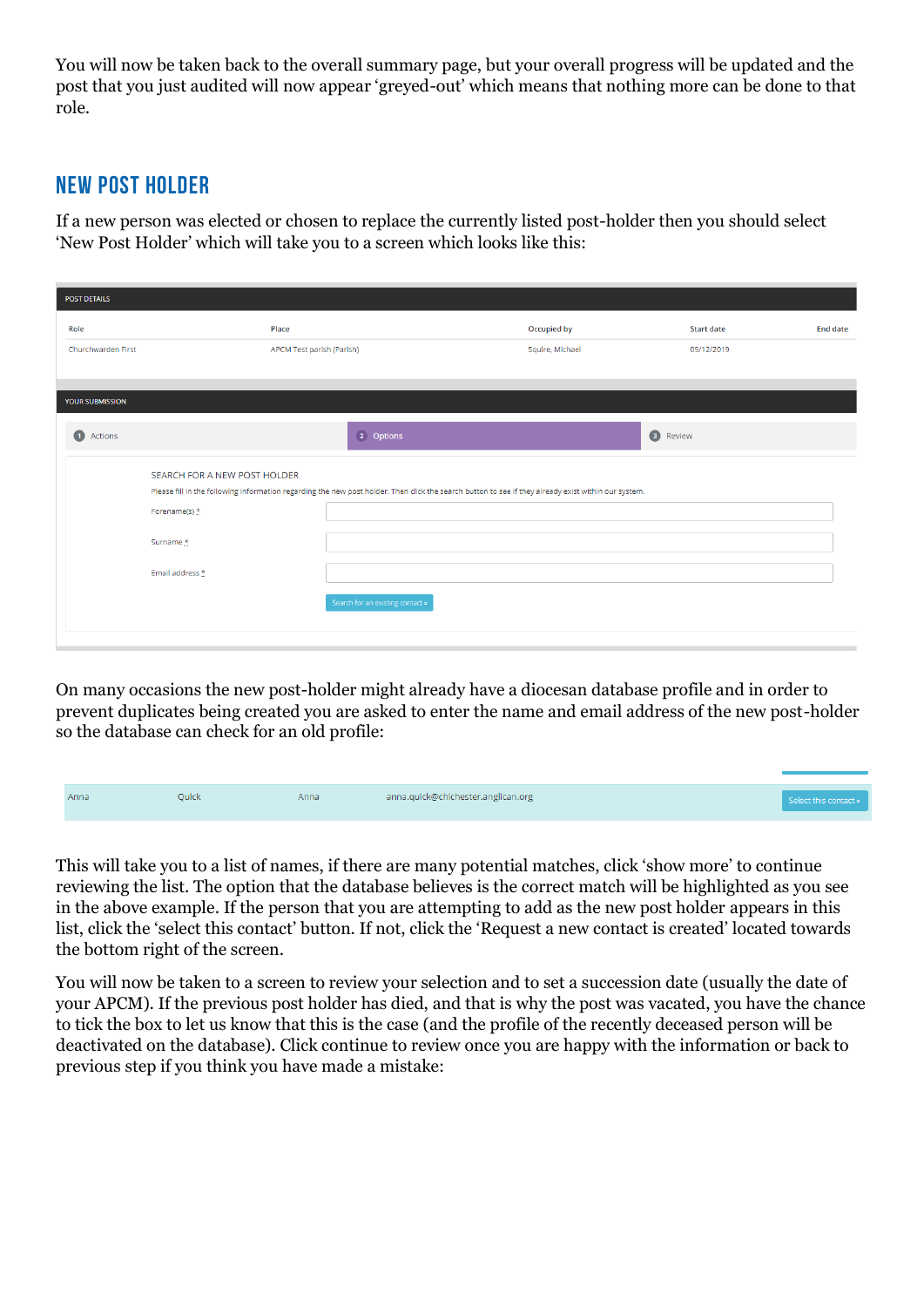| <b>1</b> Actions |                                        | 2 Options                                                                                                                    | 3 Review |  |  |  |
|------------------|----------------------------------------|------------------------------------------------------------------------------------------------------------------------------|----------|--|--|--|
|                  | NEW POST HOLDER DETAILS<br>Forename(s) | Anna                                                                                                                         |          |  |  |  |
|                  | Surname                                | Quick                                                                                                                        |          |  |  |  |
|                  | Email address                          | anna.quick@chichester.anglican.org                                                                                           |          |  |  |  |
|                  | Date of succession *                   | Enter the date you would like the new post holder to start. This will also be the date the current post holders post ends.   |          |  |  |  |
|                  |                                        | □ If the existing post holder is now deceased, then please check the box.<br>Continue to Review »<br>« Back to previous step |          |  |  |  |

VOLID CUDMICCIA

On the final screen, you are given the option to have one last review of the details and then can click 'Reset audit' if you have made a mistake, or 'Submit your audit for this post' if you are happy with the changes:

| 3 Review<br>2 Options<br>1 Actions<br>Thank you for taking the time to audit this post. You have chosen the succeed post action.<br>Please review your your decisions before submitting the audit for this post. Once submitted the audit will be moderated before any information is updated. If you would like to start this audit again,<br>please click the reset audit button.<br>. You are confirming that a new person is now in this post and their details are as follows.<br><b>NEW POST HOLDER DETAILS</b><br>First Name(s)<br>Anna<br>Surname<br>Quick |
|--------------------------------------------------------------------------------------------------------------------------------------------------------------------------------------------------------------------------------------------------------------------------------------------------------------------------------------------------------------------------------------------------------------------------------------------------------------------------------------------------------------------------------------------------------------------|
|                                                                                                                                                                                                                                                                                                                                                                                                                                                                                                                                                                    |
|                                                                                                                                                                                                                                                                                                                                                                                                                                                                                                                                                                    |
|                                                                                                                                                                                                                                                                                                                                                                                                                                                                                                                                                                    |
|                                                                                                                                                                                                                                                                                                                                                                                                                                                                                                                                                                    |
|                                                                                                                                                                                                                                                                                                                                                                                                                                                                                                                                                                    |
|                                                                                                                                                                                                                                                                                                                                                                                                                                                                                                                                                                    |
|                                                                                                                                                                                                                                                                                                                                                                                                                                                                                                                                                                    |
| Email Address<br>anna.quick@chichester.anglican.org                                                                                                                                                                                                                                                                                                                                                                                                                                                                                                                |
| <b>Start Date</b><br>28/02/2021                                                                                                                                                                                                                                                                                                                                                                                                                                                                                                                                    |
| Submit your audit for this post<br><b>Reset audit</b>                                                                                                                                                                                                                                                                                                                                                                                                                                                                                                              |
| « Return to post list                                                                                                                                                                                                                                                                                                                                                                                                                                                                                                                                              |

After this you will be returned to the initial summary page showing your updated overall progress and with the posts that you have already audited 'greyed-out' to signify that they are completed:

| <b>PLACE AUDIT</b>                                |                                                                                                                                                                                                                                |                 |            |                 |                       |                   |                         |
|---------------------------------------------------|--------------------------------------------------------------------------------------------------------------------------------------------------------------------------------------------------------------------------------|-----------------|------------|-----------------|-----------------------|-------------------|-------------------------|
| <b>HELLO MICHAEL,</b>                             |                                                                                                                                                                                                                                |                 |            |                 |                       |                   |                         |
| auditing.                                         | Thank you for taking the time to fill in your place audit. Please note that any changes that you submit here are not immediate. They will be reviewed and moderated by your diocese. Below is the list of the posts from withi |                 |            |                 |                       |                   |                         |
|                                                   | You are currently auditing the following roles: PCC Secretary, Electoral Roll Officer, PCC Treasurer, Churchwarden Second, Administrator, Deanery Synod Laity, Churchwarden First, Safeguarding Officer.                       |                 |            |                 |                       |                   |                         |
| Within the following places: APCM Test parish.    |                                                                                                                                                                                                                                |                 |            |                 |                       |                   |                         |
|                                                   | For each post there is a status column which will let you know if the post has already been audited. To start auditing, please click the view details button next to the post you would like to audit.                         |                 |            |                 |                       |                   |                         |
| Currently, 2 out of 4 audits have been completed. |                                                                                                                                                                                                                                |                 |            |                 |                       |                   |                         |
|                                                   | 50% Completed                                                                                                                                                                                                                  |                 |            |                 |                       |                   |                         |
| Role                                              | Place                                                                                                                                                                                                                          | Occupied by     | Start date | <b>End date</b> | <b>Status</b>         | <b>Audited By</b> |                         |
| Deanery Synod [Laity]                             | APCM Test parish (Parish)                                                                                                                                                                                                      | Squire, Michael | 11/12/2020 |                 | Waiting to be audited |                   | View details            |
| <b>PCC Treasurer</b>                              | <b>APCM Test parish (Parish)</b>                                                                                                                                                                                               | Squire, Michael | 09/12/2019 |                 | Waiting to be audited |                   | <b><i>ARAGEMENT</i></b> |

05/02/2020

09/12/2019

Submitted - No Change

Submitted - Succeed

Michael Squire

Michael Squire

Squire, Michael

Squire, Michael

APCM Test parish (Parish)

APCM Test parish (Parish)

PCC Secretary

Churchwarden First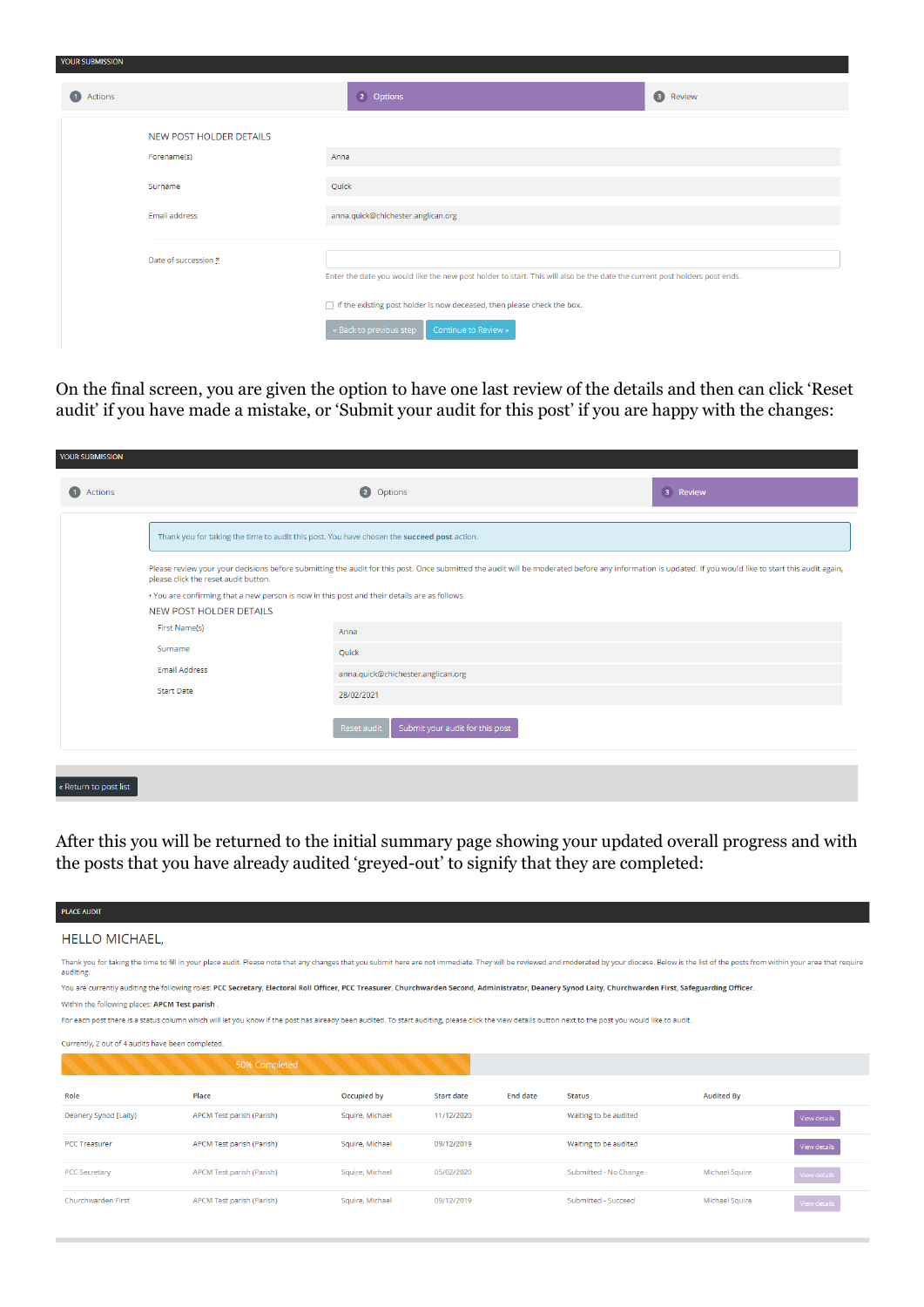# **End Post**

If someone has retired/stepped down from their post but there is no one to replace them, you should select 'End Post'. On this screen you will be asked to enter the date that the person resigned from their post and you have the option to mark if the person is now deceased (if this was the reason that the post was vacated) and the option to create a vacant 'place holder' post.

**NB: You should almost always select this box to create a vacant post if there is no-one to replace the recent post-holder** (the only case where you would not tick that box is if the post was duplicated by mistake, e.g. two PCC Secretaries or three Parish Safeguarding Officers, etc and you want only the correct one to remain)

Once you have entered the date and selected the create a vacant post box, click the 'continue to review' button:

| Role                   | Place                                                                                                                                                                                                                                           | Occupied by                                                                                       | <b>Start date</b> | <b>End date</b> |
|------------------------|-------------------------------------------------------------------------------------------------------------------------------------------------------------------------------------------------------------------------------------------------|---------------------------------------------------------------------------------------------------|-------------------|-----------------|
| Deanery Synod [Laity]  | APCM Test parish (Parish)                                                                                                                                                                                                                       | Squire, Michael                                                                                   | 11/12/2020        |                 |
| <b>YOUR SUBMISSION</b> |                                                                                                                                                                                                                                                 |                                                                                                   |                   |                 |
| $\bullet$<br>Actions   | 2 Options                                                                                                                                                                                                                                       |                                                                                                   | <b>3</b> Review   |                 |
| <b>END POST</b>        |                                                                                                                                                                                                                                                 |                                                                                                   |                   |                 |
|                        | Please enter the date this post ends or ended in the box below. This post allows for the option of having a new vacant post created when this post ends. You can optionally request that a vacant post<br>is created by checking the box below. |                                                                                                   |                   |                 |
| Post end date *        |                                                                                                                                                                                                                                                 |                                                                                                   |                   |                 |
|                        |                                                                                                                                                                                                                                                 | □ If you would you like to create a vacant post in place of this post, then please check the box. |                   |                 |
|                        |                                                                                                                                                                                                                                                 | □ If the existing post holder is now deceased, then please check the box.                         |                   |                 |
|                        | Continue to Review »                                                                                                                                                                                                                            |                                                                                                   |                   |                 |
|                        |                                                                                                                                                                                                                                                 |                                                                                                   |                   |                 |

You will then be taken to the final review screen which will show you your changes, if you have made a mistake, click 'Reset audit' to begin again, if you are happy with the changes click 'Submit your audit for this post'.

## **Completing the Parish Officer Form**

Once you have audited each of the posts in the list with one of the above options you will notice that on the initial summary screen you will see the following '100% Completed' text on the progress bar and all of your posts will now be 'greyed-out' to signify completion: